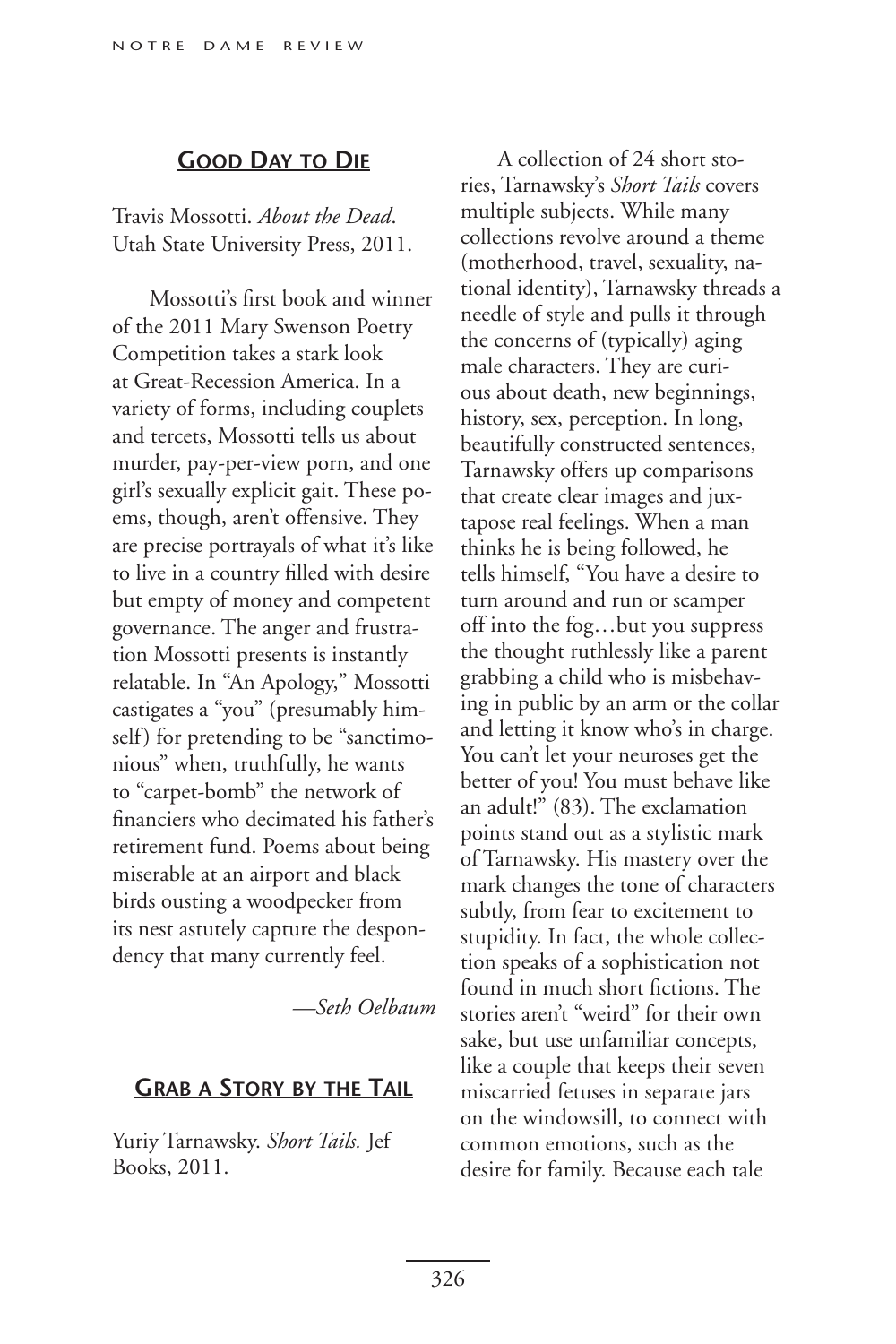has so much to offer, they are best read slowly, letting, their many vivid images creep in and get cozy; not spending time with them would be doing a disservice to this proud example of a short story collection.

*—Melanie Page*

## **Editors Select**

Gerald L. Bruns, *What Are Poets For? An Anthropology of Contemporary Poetry and Poetics*, Iowa, 2012. Contributing editor Gerald Bruns's most recent book of criticism answers his own question in ten related essays dealing with the work of Susan Howe, Karen Mac Cormack, Lyn Hejinian, John Matthias, J.H. Prynne, Steve McCaffery, and Theodore Adorno's aesthetic theory. Marjorie Perloff calls Bruns "one of our most distinguished philosophical critics" and Charles Altieri says that "Bruns writes elegantly, fluidly, and lucidly on quite difficult material." The book extends some of the insights of Bruns's *The Material of Poetry* (which the reader of *What Are Poets For*? will also want to own) and is dedicated to, and in one sense a dialogue with, the author's friend and colleague Stephen Fredman, along with a number of other writers and critics who will be known to the *NDR* community of readers.

Norman Finkelstein, *Track: A Poem*, Shearsman, 2012; *Inside the Ghost Factory*, Marsh Hawk Press, 2012. Both of these books are fascinating. *Track* was originally published in three separate volumes by Spuyten Duyvil in 1999, 2002, and 2005. As a single volume, it runs to just over 300 pages and includes several "Statements" at the end, which constitute a kind of poetics for the piece. Because of the mostly short lines, it is a pretty fast read if one takes care to cultivate a little negative capability along the careening way. The first of the "statements" calls *Track* "a series of controlled discontinuities," the second "the result of the conjunction of (or the tension between) a post-Objectivist procedure and a sensibility that is personal, perhaps even confessional, devotional, religious." A reader new to Finkelstein's work might want to begin with *Inside the Ghost Factory* since it is a book of short poems that are quite accessible and sometimes also funny. Even here, however, the "tension" or "conjunction" described in the statements from *Track* exists. As one poem has it, "'Norman Finkelstein' is an object, not a subject."

Barry Goldensohn, *The Listener Aspires to the Condition of Music*, Fomite Press, 2012. *NDR* contributor Barry Goldensohn has collaborated with Notre Dame artist Douglas Kinsey on this book of poems about music accompanied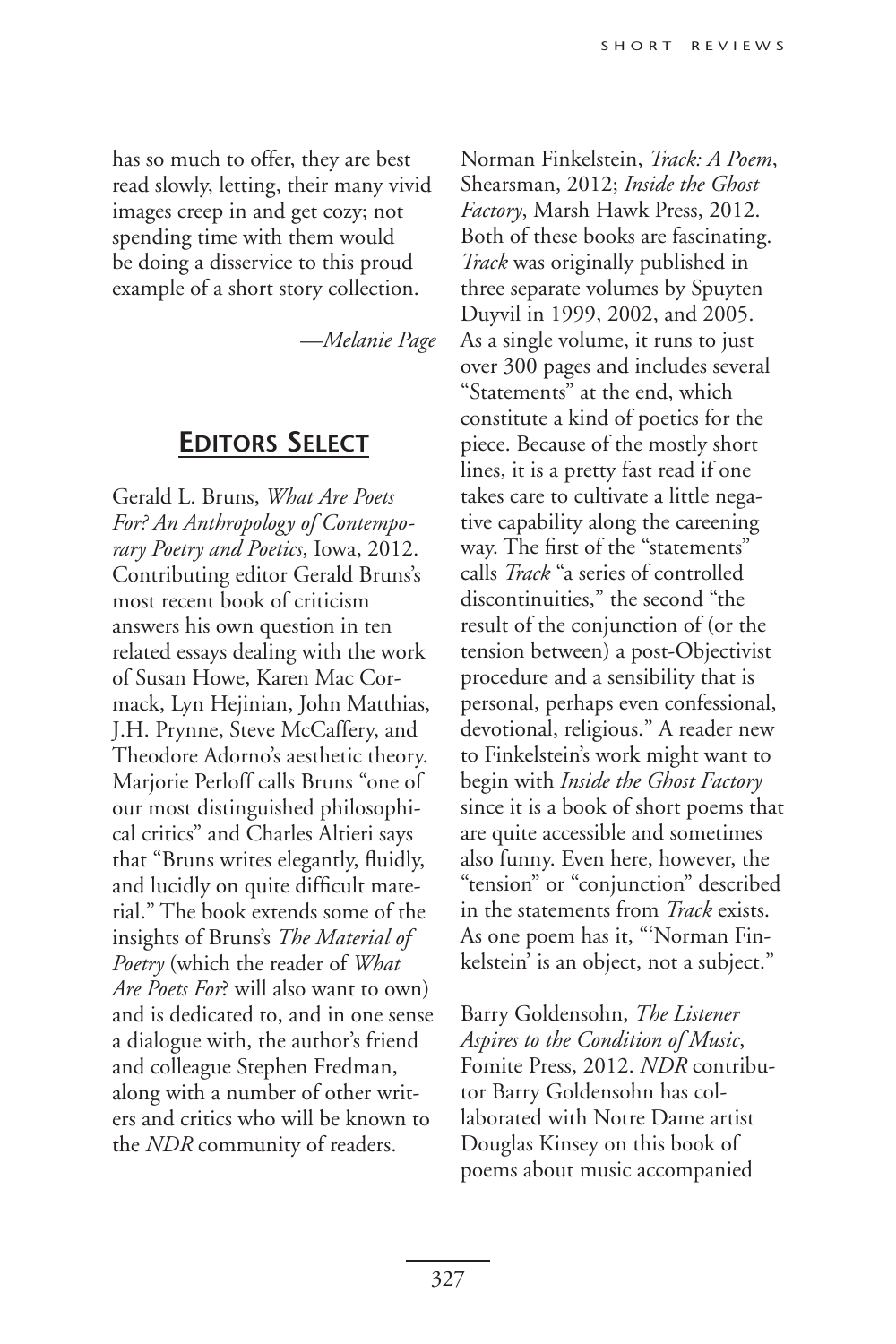by a dozen monotype illustrations. The poems—mostly on the subject of classical composers and performers—but also including a terrific piece on jazz pianist Thelonius Monk—are selected from Goldensohn's previous books. The poet and artist have known each other since they were undergraduates at Oberlin, and their shared love of the compositions and musicians they have listened to over the decades indeed "aspires to the condition of music," as Walter Pater argued all arts and artists—Goldensohn has added the "listeners"—must do.

Keith Tuma, *On Leave: A Book of Anecdotes*, Salt Publishing, 2012. Poet and critic Keith Tuma spent part of a leave from teaching writing up remembered anecdotes in the context of year's travel and rumination. Mainly dealing with encounters involving poets, the book makes itself companionable by often being very funny. Tuma is, as Randolph Healy writes, "one of nature's most agreeable raconteurs." Great beach reading for the summer. But there should be a warning on the cover: Take care, you will be stuck repeating some of these stories for the rest of your life.

Peter Robinson, *The Returning Sky*, Shearsman, 2012. British *NDR* contributor Peter Robinson begins his new book with a suite of poems having to do with Chicago and a

journey on the South Shore railroad line with stops at Randolph St., Roosevelt, Kensington, Gary Metro, Hudson Lake, and South Bend in a cold and wet November. The returning sky may first be glimpsed in "Enigmas of Departure"—from the regional airport where "the Michiana field / hazes off…in a great plain" and the poet returns to his more familiar settings in Reading, where he now lives, and the remembered Liverpool of his youth. Some of these poems appeared previously in *English Nettles*, a collaboration with the Reading artist Sally Castle. In spite of the overlap, Robinson's readers will want this book as well. The dialogue between artist and poet is as sharp and impressive as that between Barry Goldensohn and Douglas Kinsey in *The Listener Aspires to the Condition of Music*.

Richard Blanco, *Looking for the Gulf Motel*, University of Pittsburgh Press, 2012. Emma Trelles, *Tropicalia*, University of Notre Dame Press, 2012. Here are two new and noteworthy books by Richard Blanco and Emma Trelles, both Cuban-American poets. Blanco's *Looking for the Gulf Motel* is his third collection, which deftly illuminates the exile experience within the family. Spencer Reece recommends the book for its "generous love of others and a persistent reach for what is absent. There is nothing here you will not remember." Blanco's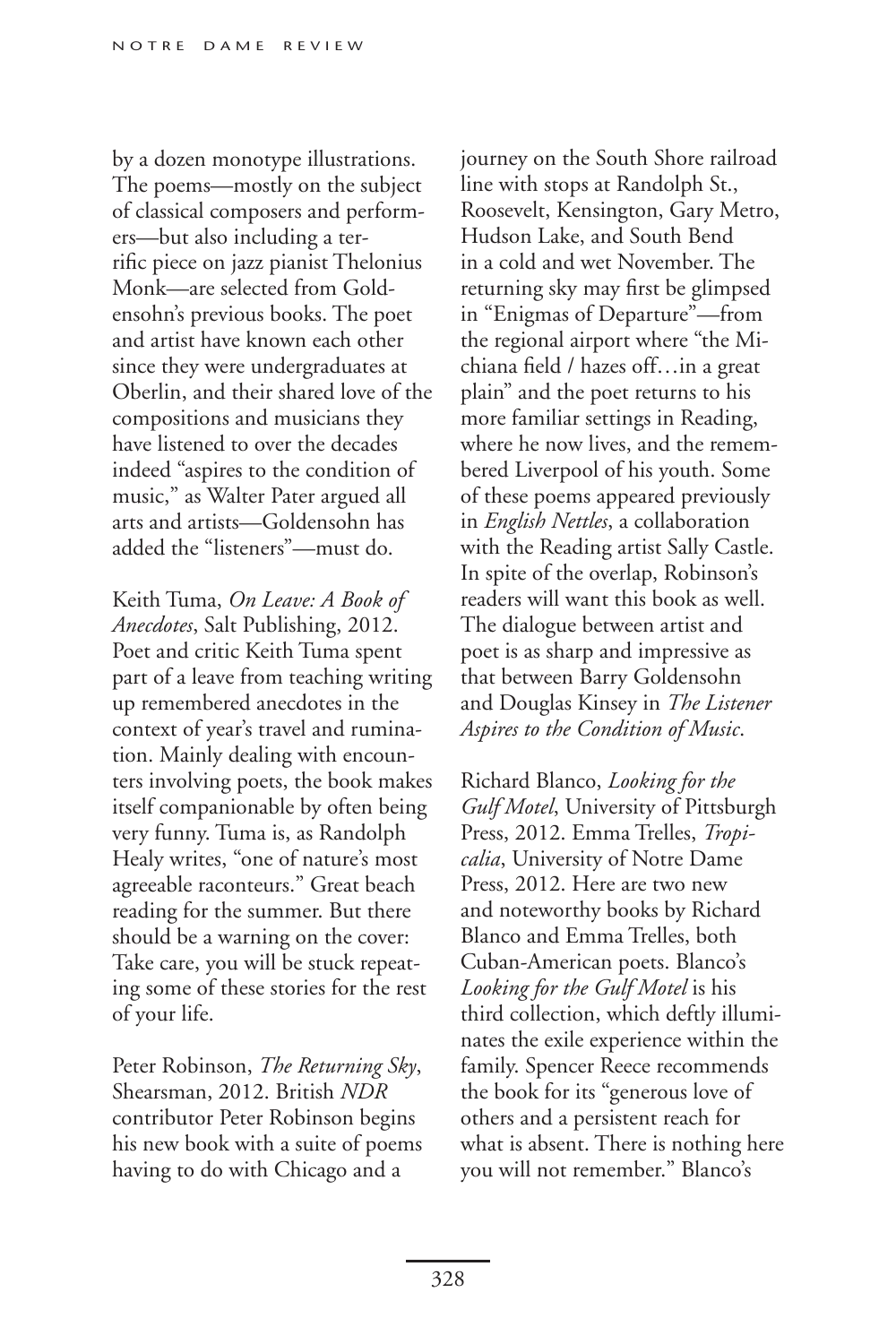first collection, *City of a Hundred Fires*, won the Agnes Lynch Starrett Prize in 1997. *Tropicalia* is Trelles's first full-length collection, winner of the Andrés Montoya Prize from the University of Notre Dame Press, in cooperation with our Institute for Latino Studies. Denise Duhamel praises these poems about Miami in all its exoticness as "luxurious and scrumptious, socially relevant, with oomph and sizzle."

Nathaniel Perry, *Nine Acres*, APR/ Copper Canyon, 2011. Another award-winning first book of poetry to recommend is Nathaniel Perry's *Nine Acres*. Perry teaches at Hampden-Sydney College in West Virginia. He is also an accomplished translator of Spanish poetry and a small farmer in rural Virginia, which explains the title, but the book is also inspired by (and a homage to) M.G. Kains's *Five Acres and Independence*. Each poem consists of four rhymed quatrains, and Perry's command of form is simply superb. Marie Howe selected *Nine Acres* out of one thousand manuscripts for the APR/Honickman First Book Prize in 2010.

Rebecca Morgan Frank, *Little Murders Everywhere*, Salmon Poetry, 2012. A previous contributor to the *Notre Dame Review*, Frank has just had her first poetry collection, entitled *Little Murders Everywhere*, published. Frank's poems have appeared in numerous and prestigious literary magazines, among them *The Georgia Review*, *Ploughshares*, and *Prairie Schooner*, besides, of course, our own venerable magazine. Linda Gregerson calls this collection an "an extraordinary debut" and David Barber writes that Frank's poems are "arresting and unflinching…daring you to see another soul at the white heat with a mind and music all her own."

David Matlin, *A Halfman Dreaming*, Red Hen Press, 2012. *NDR* contributor Matlin's place in the sparsely-occupied zone of literary excellence and accomplishment is secured by his new novel, the second of a trilogy; *A HalfMan Dreaming* is a Melville-ian quest to discover the Leviathan heart of America's love affair with death and destruction. A totally absorbing, harrowing tale of growing up in a post-war 1950s America that leads inexorably to a state of continuous serial conflicts, both foreign and domestic, propelled by a culture of martial-products-driven prosperity, haunted by America's ruthless, bloody history. *A HalfMan Dreaming* confronts and reveals all its hard truths with a lyrical intensity and rhetorical pyrotechnics, through its population of memorable characters. Matlin's entertaining and unnerving novel is my first pick for one of the best novels of the year.